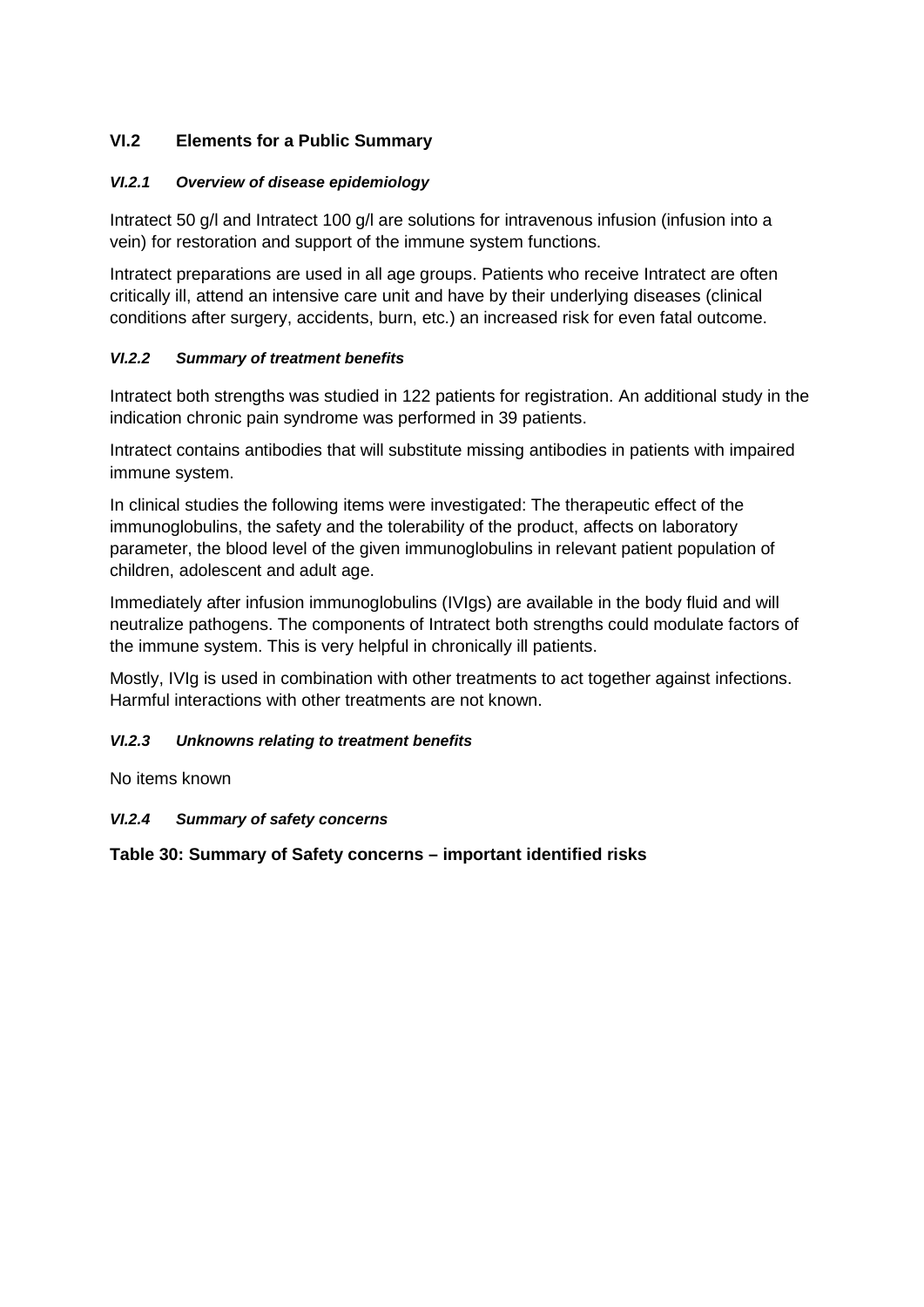| <b>Risk</b>                                                                                                   | <b>What is known</b>                                                                                                                                                                                                                                                                                                                                                                                                                           | <b>Preventability</b>                                                                                                                                                                                                                                                                                                                                                          |
|---------------------------------------------------------------------------------------------------------------|------------------------------------------------------------------------------------------------------------------------------------------------------------------------------------------------------------------------------------------------------------------------------------------------------------------------------------------------------------------------------------------------------------------------------------------------|--------------------------------------------------------------------------------------------------------------------------------------------------------------------------------------------------------------------------------------------------------------------------------------------------------------------------------------------------------------------------------|
| Hypersensitivity reactions<br>including anaphylactic shock<br>to immunoglobulin or product<br>ingredients (1) | Although most<br>hypersensitivity reactions are<br>mild.<br>Intratect 50g/I and Intratect<br>100g/l must not be used if a<br>patient is allergic<br>(hypersensitive) to<br>immunoglobulin preparations<br>or to any of the other<br>ingredients of Intratect 50g/l<br>and Intratect 100g/l.<br>Very rarely, severe reactions<br>such as shock may occur.                                                                                       | Yes, by monitoring for early<br>symptoms during infusion:<br>Mild (non IgE-mediated/<br>anaphylactoid) reactions<br>normally disappear rapidly<br>when the infusion rate is<br>slowed down or the infusion is<br>stopped. Suspicion of allergic<br>or anaphylactic type reactions<br>requires an immediate stop of<br>the infusion and appropriate<br>treatment to be started. |
|                                                                                                               | Anaphylactic shock is a<br>serious, potentially life-<br>threatening ADR with rapid<br>onset after (start of) infusion.<br>If appropriate preventative<br>medication is available, the<br>prognosis is generally good<br>(Marx et al. 2010).<br>Anaphylactic shock can be<br>considered a severe ADR<br>with rapid onset caused by<br>release of mediators from<br>certain types of blood cells<br>and triggered by immunologic<br>mechanisms. | Patients should be screened<br>for IgA deficiency before<br>starting IVIg treatment, as<br>IVIgs in general are not<br>indicated in those patients.                                                                                                                                                                                                                            |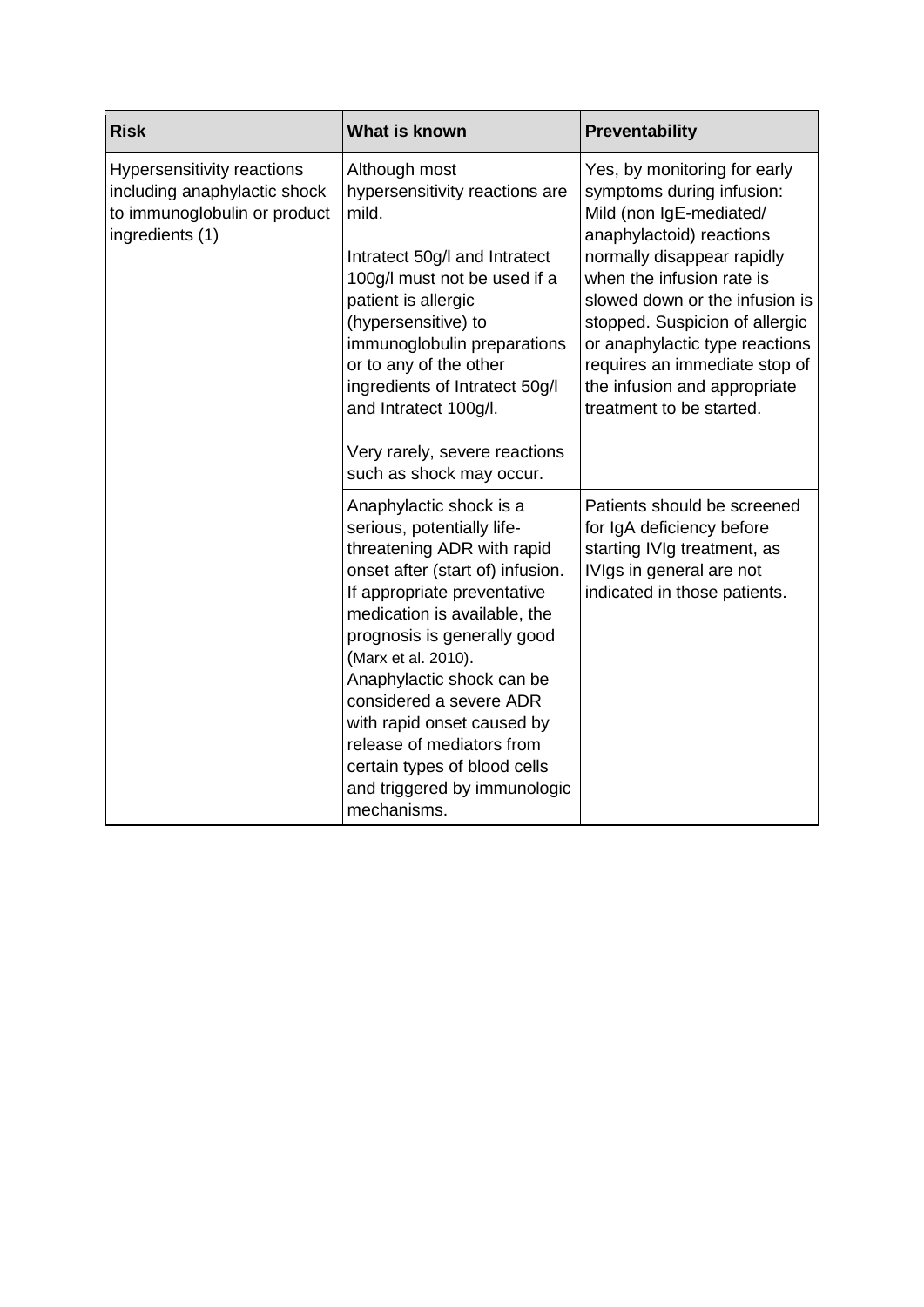| <b>Risk</b>            | What is known                                                                                                                                                                                                                                                                                                                                                                                                                                                                                                                                                       | Preventability                                                                                                                                                                                                                                                                                                                                              |
|------------------------|---------------------------------------------------------------------------------------------------------------------------------------------------------------------------------------------------------------------------------------------------------------------------------------------------------------------------------------------------------------------------------------------------------------------------------------------------------------------------------------------------------------------------------------------------------------------|-------------------------------------------------------------------------------------------------------------------------------------------------------------------------------------------------------------------------------------------------------------------------------------------------------------------------------------------------------------|
| Aseptic meningitis (2) | Aseptic meningitis is a rare<br>and serious ADR that<br>clinically presents with<br>symptoms such as headache,<br>nausea, vomiting, fever and<br>nuchal rigidity. Pleocytosis<br>and elevated protein levels in<br>the CSF are observed in the<br>majority of patients. Recovery<br>time is approximately 5 days.<br>(Knezevic-Maramica et al. 2003,<br>Hamrock DJ 2006).<br>Aseptic meningitis is usually a<br>moderate ADR. Symptoms<br>caused by inflammation of the<br>meninges typically begin<br>within 6 to 48 hours after the<br>infusion was administered. | Reducing the infusion rate<br>and pre-medicating with<br>acetaminophen or<br>antihistamines may lessen the<br>risk in migraineurs. Pre-<br>treatment with steroids has<br>not been proven to be<br>effective (Caress JB et al.<br>$2010$ ).                                                                                                                 |
| Haemolytic anaemia (3) | Reversible haemolytic<br>reactions have been observed<br>under IVIg treatment,<br>especially in patients with<br>blood groups A, B and AB.<br>Haemolytic anaemia requiring<br>transfusion is a rare and<br>serious ADR.<br>Haemolytic anaemia and<br>haemolytic reactions are<br>usually mild to moderate<br>ADRs. Symptoms of<br>haemolytic reactions develop<br>within days.                                                                                                                                                                                      | It is difficult to predict the<br>occurrence of haemolytic<br>reactions associated with IVIg<br>infusion. Cross-matching<br>before infusion has been<br>recommended. Another<br>suggested strategy is to<br>develop guidelines for<br>preventing haemolysis, based<br>on an algorithm including<br>both, antibody titre and IVIg<br>dose (Daw et al. 2008). |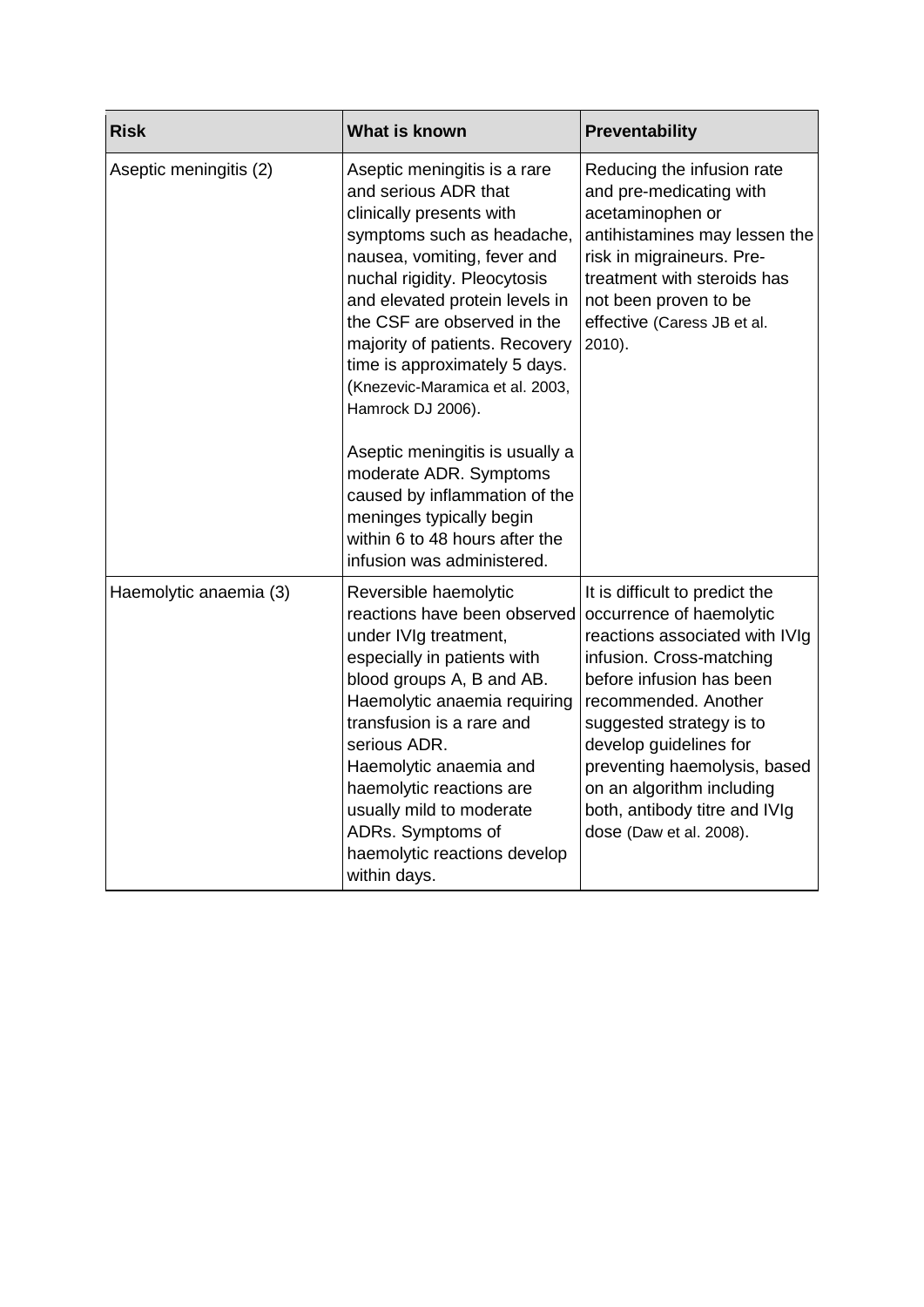| <b>Risk</b>               | What is known                                                                                                                                                                                                                                                                                                                                                                                                                                                                                                                                                                                                                                                                                                                                                                                                                                                                      | Preventability                                                                                                                                                                                                                                                                                                                                                                                                                                                                                     |
|---------------------------|------------------------------------------------------------------------------------------------------------------------------------------------------------------------------------------------------------------------------------------------------------------------------------------------------------------------------------------------------------------------------------------------------------------------------------------------------------------------------------------------------------------------------------------------------------------------------------------------------------------------------------------------------------------------------------------------------------------------------------------------------------------------------------------------------------------------------------------------------------------------------------|----------------------------------------------------------------------------------------------------------------------------------------------------------------------------------------------------------------------------------------------------------------------------------------------------------------------------------------------------------------------------------------------------------------------------------------------------------------------------------------------------|
| Acute renal failure (4)   | Acute renal failure (ARF) is a<br>rare and serious ADR that is<br>reversible in case of early<br>diagnosis and with<br>appropriate treatment<br>(dialysis).<br>IVIgs containing sucrose as<br>stabilizer, causing a type of<br>sucrose nephropathy<br>confirmed by renal biopsy,<br>were primarily found to trigger<br>the development of ARF. This<br>became evident after the FDA<br>evaluated a case series of<br>ARF in the late 1990s.<br>Intratect 50g/I and Intratect<br>100 g/l do not contain sucrose<br>as a stabiliser. Patients<br>considered at increased risk<br>for developing ARF from IVIg<br>treatment are those with<br>baseline renal insufficiency,<br>diabetes mellitus, inadequate<br>hydration, age >65 years,<br>paraproteinaemia and<br>receiving other nephrotoxic<br>drugs (Pierce et al. 2003,<br>Knezevic-Maramica et al. 2003,<br>Hamrock DJ 2006). | Appropriate hydration of the<br>patient should always<br>precede the IVIg infusion. In<br>addition, the recommended<br>dose of IVIg should not be<br>exceeded and recommended<br>infusion rate should be strictly<br>followed (Hamrock DJ 2006).<br>According to an FDA Medical<br>Bulletin in 2003, patients at<br>increased risk for renal failure<br>should have administration of<br>IVIg products at the minimum<br>concentration and rate of<br>infusion practicable (Pierce et<br>a. 2003). |
| Thromboembolic events (5) | Very rarely, thromboembolic<br>events including myocardial<br>infarction, stroke, pulmonary<br>embolism and deep vein<br>thrombosis were reported.<br>These serious ADRs are<br>reversible in case of early<br>diagnosis and with<br>appropriate treatment but may<br>have a fatal outcome in<br>isolated cases.<br>These ADRs are moderate to<br>severe and may develop<br>within hours or some days.<br>Stroke mostly developed<br>within 24 h of completing an<br>infusion (Hamrock DJ 2006).                                                                                                                                                                                                                                                                                                                                                                                   | Appropriate hydration of the<br>patient should always<br>precede the IVIg infusion. In<br>addition, the recommended<br>dose of IVIg should not be<br>exceeded and recommended<br>infusion rate should be strictly<br>followed (Hamrock DJ 2006).                                                                                                                                                                                                                                                   |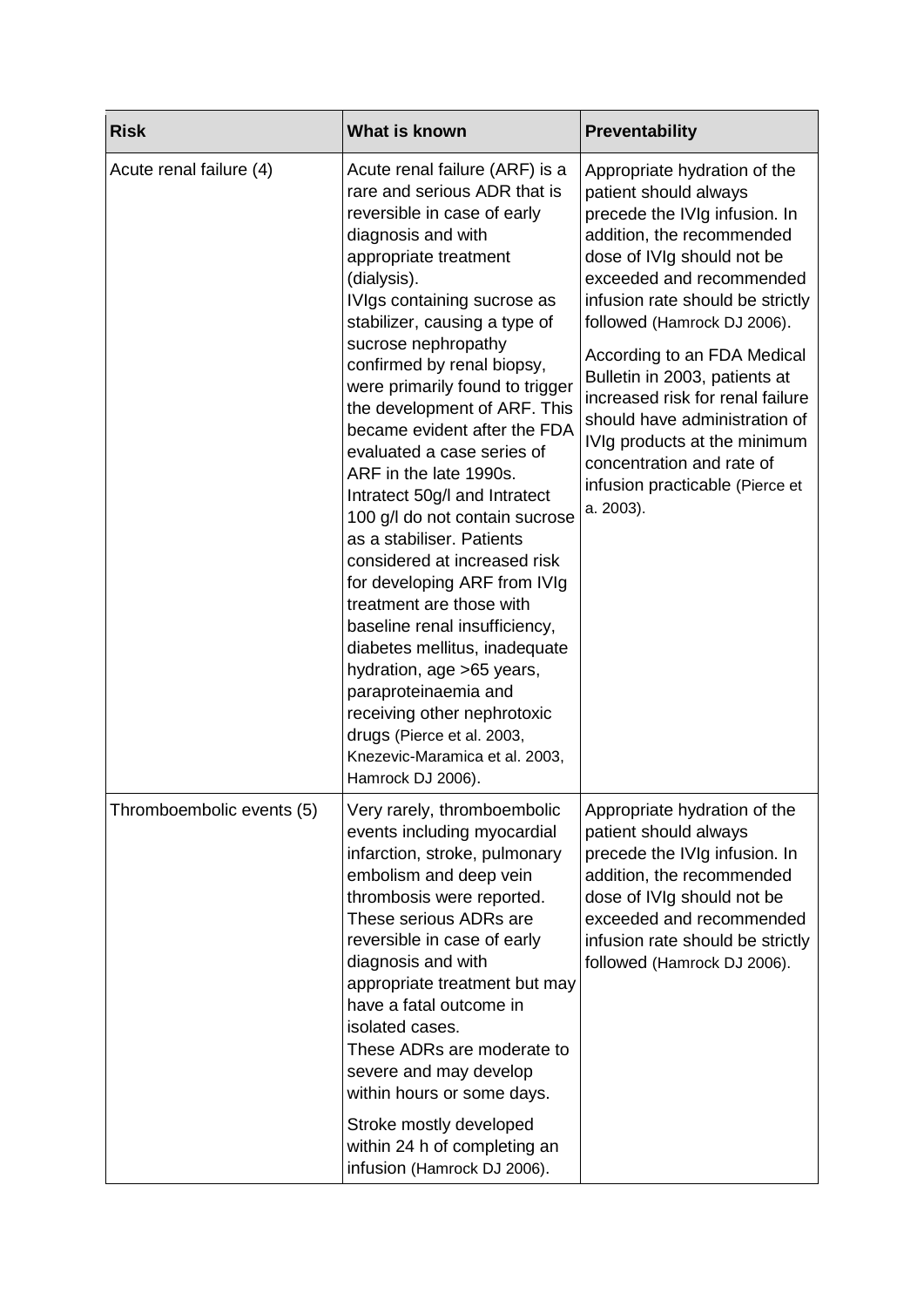# **Table 31: Summary of Safety concerns – important potential risks**

| <b>Risk</b>                                            | What is known (Including reason why it is considered a<br>potential risk)                                                                                                                                                                                                                                                                                                                                                                                                                                                                                                                                                                                                                                                                                                                                                                                                                                                               |
|--------------------------------------------------------|-----------------------------------------------------------------------------------------------------------------------------------------------------------------------------------------------------------------------------------------------------------------------------------------------------------------------------------------------------------------------------------------------------------------------------------------------------------------------------------------------------------------------------------------------------------------------------------------------------------------------------------------------------------------------------------------------------------------------------------------------------------------------------------------------------------------------------------------------------------------------------------------------------------------------------------------|
| Transmission of infective<br>agents (1)                | When medicines are made from human blood or plasma,<br>certain measures are put in place to prevent infections being<br>passed on to patients. These include careful selection of<br>blood and plasma donors to make sure those at risk of<br>carrying infections are excluded, and the testing of each<br>donation and pools of plasma for signs of virus/infections.<br>Manufacturers of these products also include steps in the<br>processing of the blood or plasma that can inactivate or<br>remove viruses. Despite these measures, when medicines<br>prepared from human blood or plasma is administered, the<br>possibility of transmitting an infection cannot be totally<br>excluded. This also applies to any unknown or emerging<br>viruses or other types of infections.<br>There are no reports of virus infections with Intratect<br>manufactured to European Pharmacopoeia specifications by<br>established processes. |
| Interference with live<br>attenuated virus vaccine (2) | Intratect contains antibodies of the IgG class. The transfer of<br>the antibodies is a kind of passive immunisation.                                                                                                                                                                                                                                                                                                                                                                                                                                                                                                                                                                                                                                                                                                                                                                                                                    |
| Interference with serological<br>testing $(3)$         | After injection of immunoglobulin the transitory rise of the<br>various passively transferred antibodies in the patient's blood<br>may result in misleading positive results in serological testing.<br>These interferences can be considered non-serious and<br>resolve spontaneously.                                                                                                                                                                                                                                                                                                                                                                                                                                                                                                                                                                                                                                                 |
| High infusion rate (4)                                 | Higher infusion rates of IVIgs may increase the rate of known<br>hypersensitivity reactions (see Identified Risk (1) section<br>1.5.2.1) in susceptible patients. These unspecific<br>hypersensitivity reactions are mostly non-serious and resolve<br>spontaneously upon reducing the infusion rate or interruption<br>of the infusion.<br>Unspecific hypersensitivity reactions resulting from high<br>infusion rate are usually mild to moderate.                                                                                                                                                                                                                                                                                                                                                                                                                                                                                    |

# **Table 32: Summary of Safety concerns – missing information**

| <b>Risk</b>                 | What is known                                              |
|-----------------------------|------------------------------------------------------------|
| Limited exposure for BT 090 | Only small number of cases for Intratect 100 g/l obtained. |
| to paediatric population in | Safety profile of the drug in children and adolescents     |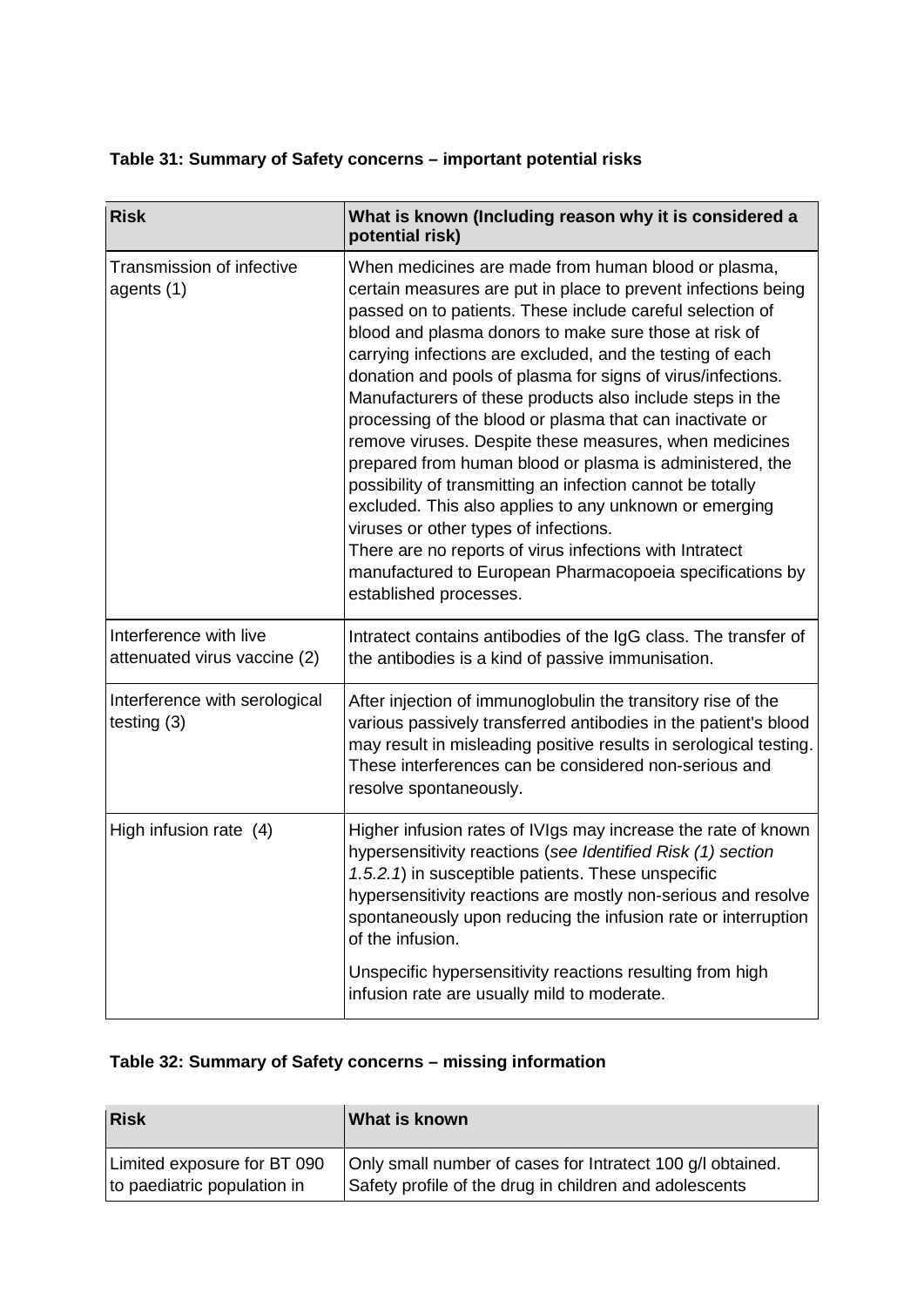| <b>Risk</b> | What is known                         |
|-------------|---------------------------------------|
| study 981   | considered similar to that in adults. |

## *VI.2.5 Summary of risk minimisation measures by safety concern*

All medicines have a Summary of Product Characteristics (SmPC) which provides physicians, pharmacists and other health care professionals with details on how to use the medicine, the risks and recommendations for minimising them. An abbreviated version of this in lay language is provided in the form of the package leaflet (PL). The measures in these documents are known as routine risk minimisation measures.

The Summary of Product Characteristics and the Package leaflet for Intratect 50g/l and for Intratect 100g/l can be found in the Paul-Ehrlich-Institute's EPAR page.

For the following safety concerns only routine risk minimisation measures are applied:

Important identified risk (1): Hypersensitivity reactions including anaphylactic shock to immunoglobulin or product ingredients

Important identified risk (2): Aseptic meningitis

Important identified risk (3): Haemolytic anaemia

Important identified risk (4): Acute renal failure

Important identified risk (5): Thromboembolic events

Important potential risk (1): Transmission of infective agents

Important potential risk (2): Interference of IVIG with live attenuated virus vaccines

Important potential risk (3): Interference with serological testing, laboratory test interference

Important potential risk (4): High infusion rate, incorrect drug administration rate

This medicine has no additional risk minimisation measures.

# **Safety concern in lay terms (medical term)**

The patient needs to consult his doctor

if the patient has not received this medicine before or if there has been a long interval (e.g. several weeks) since the patient last received it. The patient will need to be closely monitored during the infusion and for an hour after the infusion has stopped.

if the patient has been given Intratect recently, the patient will need to be observed during the infusion and for at least 20 minutes after your infusion.

if the patient has had a reaction to other antibodies (in rare cases the patient may be at risk of allergic reactions), has or has had a kidney disorder or has received medicines that may harm the patient kidneys (if kidney function worsens, the doctor may need to stop treatment with Intratect)

The doctor will take special care if the patient is overweight, elderly, diabetic, or suffers from high blood pressure, low blood volume (hypovolaemia). Also, the doctor will take special care if the patient blood is thicker than normal (high blood viscosity), if the patient have been bed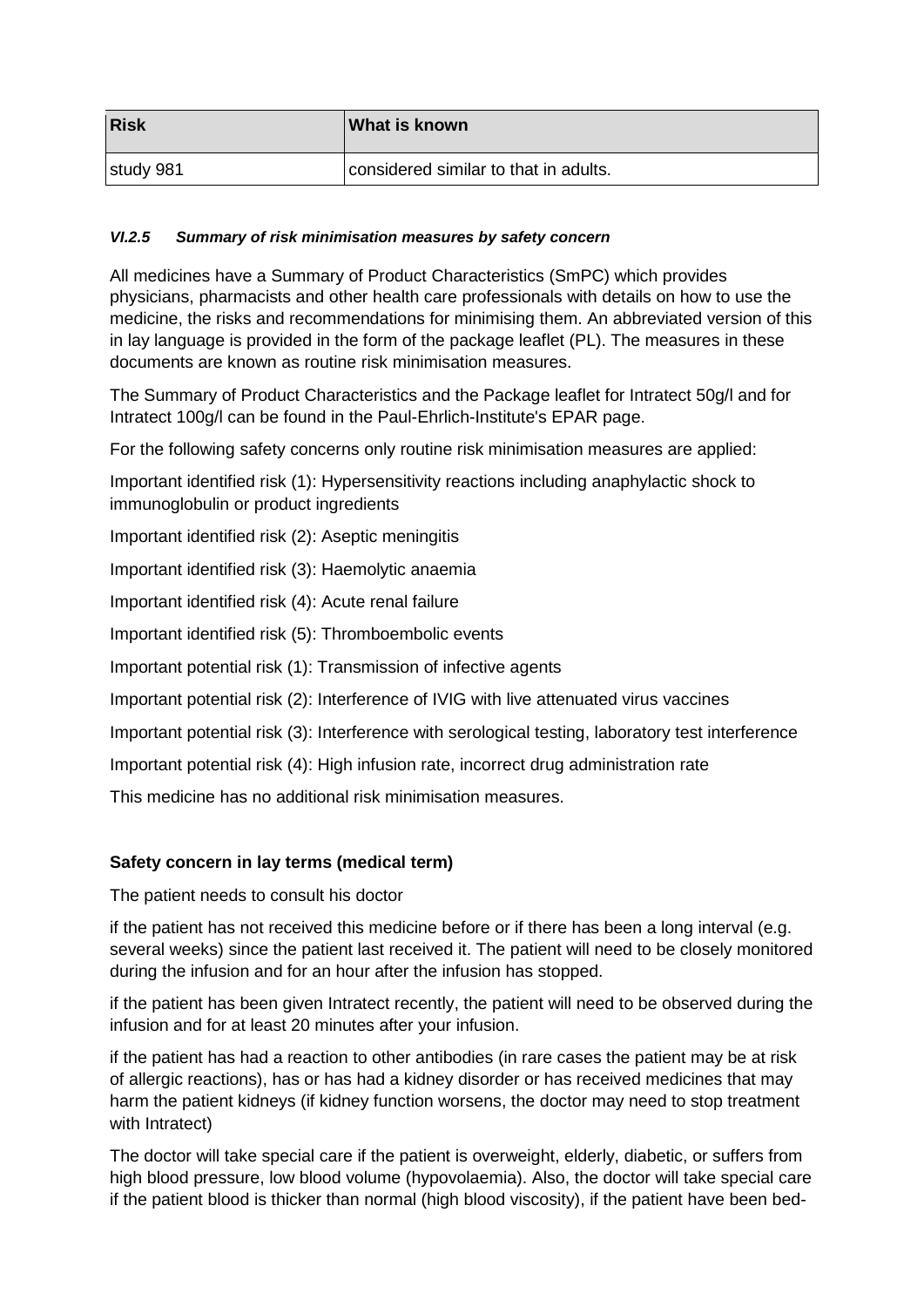ridden or immobile for some time (immobilisation) or if the patient have problems with blood vessels (vascular diseases) or other risks for thrombotic events (blood clots).

The patient will be carefully observed during the infusion period with Intratect to make sure that the patient does not suffer a reaction. The patient's doctor will make sure that the rate at which Intratect is infused is suitable.

The patient will tell the doctor immediately, if the patient notice any of the following signs of a reaction, i.e. sudden wheeziness, difficulty in breathing, fast pulse, swelling of the eyelids, face, lips, throat or tongue, rash or itching (especially affecting the patient's whole body) during the infusion of Intratect. The rate of infusion can be slowed or the infusion can be stopped altogether.

#### **Important identified risks are:**

(1) Non-allergic and allergic hypersensitivity reactions with its potentially related symptoms such as headache, chills, dizziness, pyrexia, vomiting, nausea, transient cutaneous reactions, arthralgia, back pain and low blood pressure AND Anaphylactic shock - a serious allergic reaction that is rapid in onset and may cause death.

(2) Meningitis aseptic - an illness characterized by serous inflammation of the linings of the brain

(3) Haemolytic anaemia – an abnormal breakdown of red blood cells either in the blood vessels or elsewhere in the human body.

(4) Acute renal failure – acute kidney failure

(5) Diseases with severe decrease of blood platelets including myocardial infarction, stroke, pulmonary embolism and deep vein thrombosis

#### **Important potential risks are:**

(1) Transmission of infective agents like viruses

(2) Interaction with anti-virus vaccines due to passive transfer of antibodies

(3) Interference with serological testing – leading to false test results and overlook of infectious disease.

(4) High infusion rate (incorrect drug administration rate, drug administration rate too fast)

#### **Risk minimisation measure(s)**

Objective and rationale

The risk minimisation measures are routine drug safety activities, including provision of patient information.

- Listen to your doctors instruction
- Read patient information
- In case of any suspicion, contact your doctor

#### *VI.2.6 Planned post authorisation development plan*

Not applicable

Studies which are a condition of the marketing authorisation

Not applicable